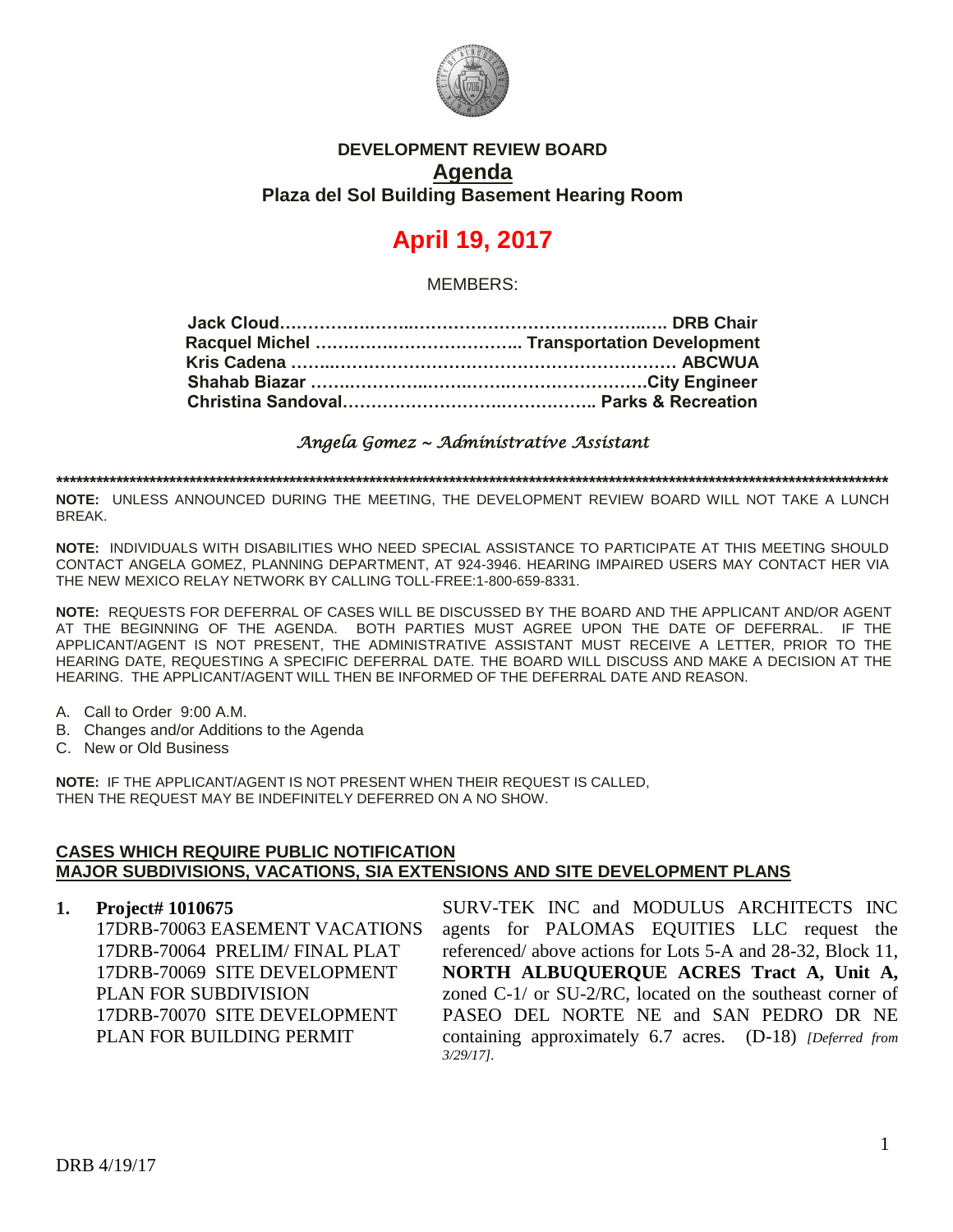- **2. Project# 1011143** 17DRB-70054 MINOR - PRELIMINARY/ FINAL PLAT APPROVAL
- **3. Project# 1011224** 17DRB-70102 MINOR - PRELIMINARY/ FINAL PLAT APPROVAL
- **4. Project# 1008979** 17DRB-70108 MINOR - PRELIMINARY/ FINAL PLAT APPROVAL
- **5. Project# 1010378** 17DRB-70107 AMENDMENT TO PRELIMINARY PLAT
- **6. Project# 1001695** 16DRB-70416 MINOR - FINAL PLAT APPROVAL
- **7. Project# 1002739** 17DRB-70104 PRELIM/ FINAL PLAT 17DRB-70105 EXT OF MAJOR PRELIMINARY PLAT 17DRB-70106 AMENDMENT TO PRELIMINARY PLAT

PRECISION SURVEYS INC agents for MCDONALD'S USA LLC request the referenced/ above action(s) for portions of Lot 1-A, **SHELL SUBDIVISION No. 2,** zoned C-2, located on COORS BLVD NW and HANOVER RD NW containing approximately 1.3 acres. (J-11) *[Deferred from 3/8/17].*

ARCH AND PLAN LAND USE CONSULTANTS agent(s) for JOSEPH MIRABAL AND BETTY ANN PARKS request(s) the above action(s) for all or a portion of  $Lot(s)$ 24 AND 25, Block(s) A, **BRANSON ADDITION** zoned S-R, located on  $7<sup>TH</sup>$  ST NW BETWEEN SUMMER AVE NW AND MOUNTAIN RD NW containing approximately .1273 acre(s). (J-14)

RIO GRANDE ENGINEERING agent(s) for TOWNES FAMILY ENTERPRISES, LLP request(s) the above action(s) for all or a portion of Lot(s) 8A, Block(s) 53, **NM TOWN COMPANY ORIGINAL TOWNSITE** zoned SU-2 DNA OR, located on TIJERAS BETWEEN 8TH ST AND 9TH ST containing approximately .318 acre(s). (J-14)

RIO GRANDE ENGINEERING agent(s) for SCOTT ASHCRAFT request(s) the above action(s) for Lot(s)  $10A$ AND 10B, Block(s) A, **CANDELARIA PLAZA ADDITION** zoned RA2, located on SAN ISIDRO NW BETWEEN CANDELARIA NW AND GRIEGOS NW containing approximately .79 acre(s). (G-13)

NAZISH LLC agent(s) for RIROZ & JABEEN VAGH request(s) the above action(s) for all or a portion of  $Lot(s)$ 31 & 32, Block(s) 4, **NORTH ALBUQUERQUE ACRES Unit(s) 3,** located on 7001 SIGNAL AVE NE containing approximately 1.5 acre(s). (C-19) *[Deferred from 11/30/16, 12/14/17]*

MARK GOODWIN AND ASSOCIATES, P.A. agent(s) for KB HOME NEW MEXICO request(s) the above action(s) for Tract(s) A-1, **ANDERSON HEIGHTS Unit(s) 4,** zoned R-LT/R-D, located on COLOBEL AVE BETWEEN IRONSTONE ST AND PITACHE PLACE containing approximately 54.3701 acre(s). (N-8)